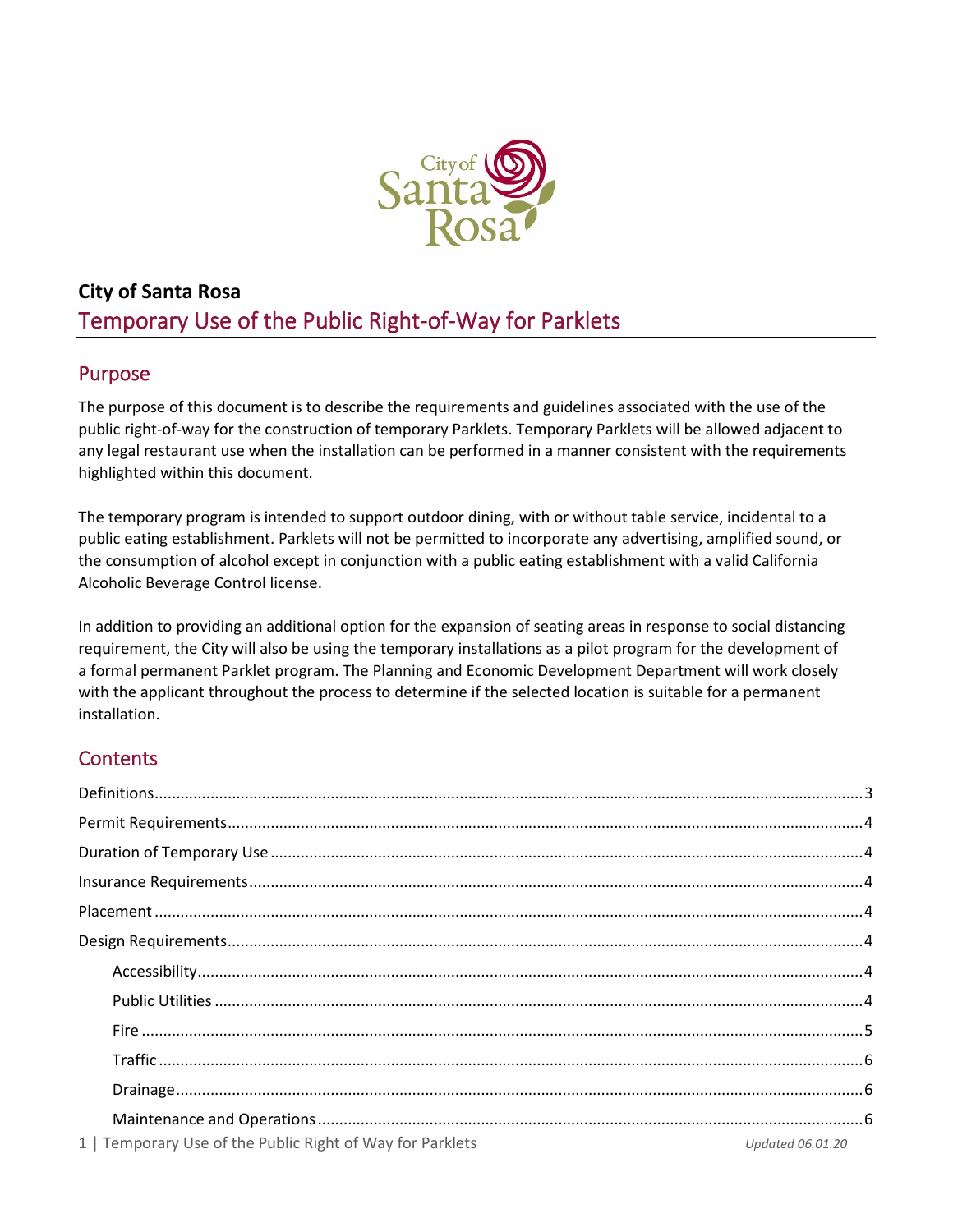| 1)                |              |  |  |
|-------------------|--------------|--|--|
|                   | a)           |  |  |
|                   | b)           |  |  |
|                   | $\mathsf{C}$ |  |  |
|                   | d)           |  |  |
|                   | e)           |  |  |
|                   | f            |  |  |
| 2)                |              |  |  |
| 3)                |              |  |  |
| $\left( 4\right)$ |              |  |  |
| 5)                |              |  |  |

# Figures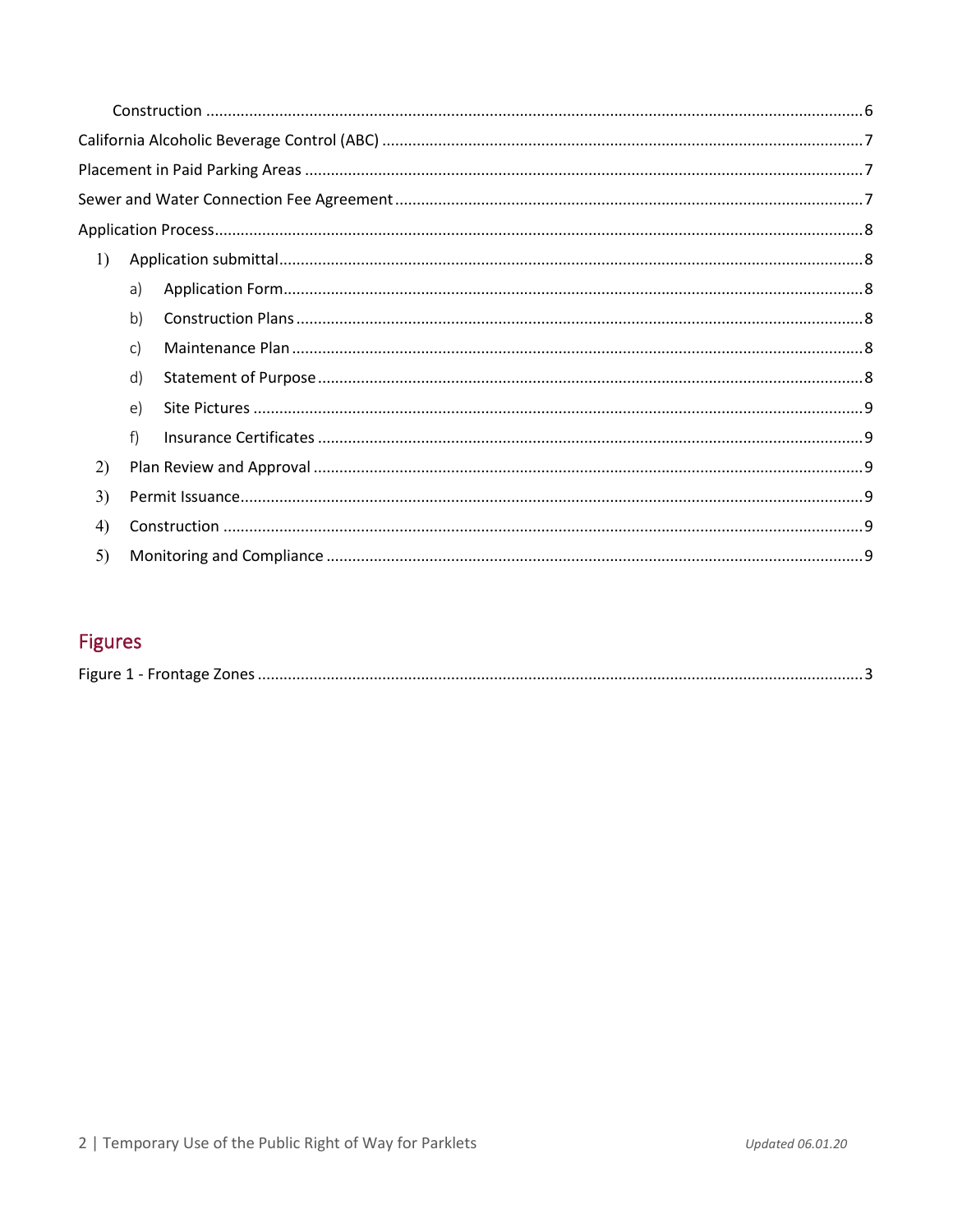# <span id="page-2-0"></span>**Definitions**

- A. "Parklet" means a temporary, non-structural platform constructed within the traveled portion of right-of-way that replaces one or more parallel, perpendicular, or diagonal parking space and all associated furnishings. A platform may be built to bring the grade of the sidewalk out into the street. Once the platform is installed, furnishings such as tables, chairs, benches, bike parking, and/or landscaping may be placed on the platform. Parklets must be placed in the Curb Zone as described in *Figure 1 - [Frontage](#page-2-1) Zones*.
- B. "Through Zone" means the unobstructed area of sidewalk where primary pedestrian circulation occurs. The Through Zone shall always remain free and clear of physical obstructions.
- C. "Frontage Zone" means the sidewalk area between the Through Zone and the front ofthe adjacent property/building that may accommodate pedestrian oriented activities.
- D. "Furnishing Zone" means the area between the Through Zone and the Curb Zonewhere streetscape amenities such as planter boxes, streetlights, and tree wells are typically located.
- E. "Curb Zone" means the area located between the Furnishing Zone and the vehicular or bicycle travel lane and defines the boundary between the pedestrian realm and the roadway. The Curb Zone only exists in areas that contain parallel, perpendicular, or diagonal public parking along the curb line.



<span id="page-2-1"></span>*Figure 1 - Frontage Zones*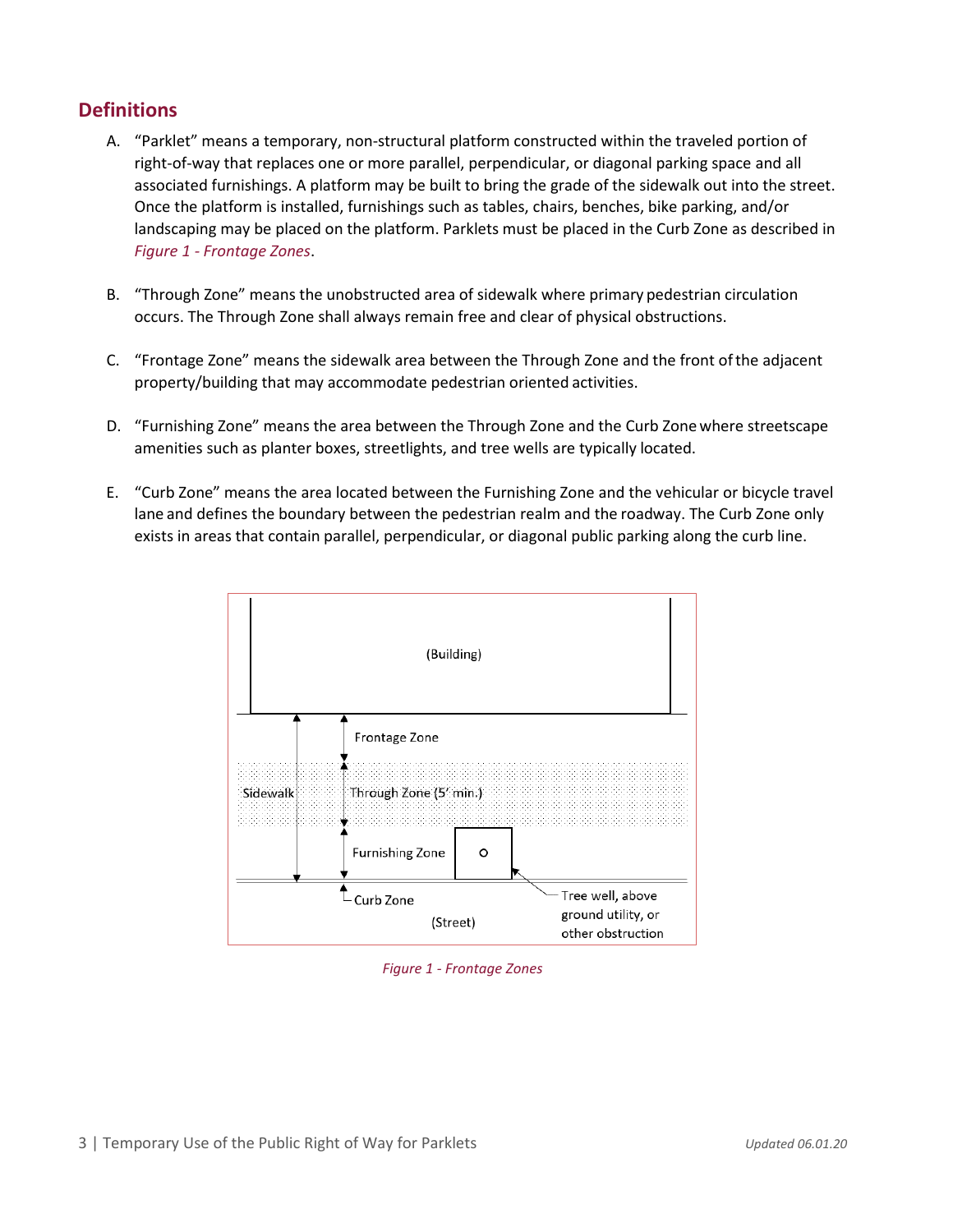## <span id="page-3-0"></span>**Permit Requirements**

The installation and operation of a Parklet shall be performed under an encroachment permit pursuant to [Chapter 13.04 of the Santa Rosa City Code.](http://qcode.us/codes/santarosa/view.php?topic=13-13_04&frames=off) The Permittee will be responsible for all requirements contained in the permit, as well as any applicable codes, policies, and standards associated with the use of the public right-of-way or any public sidewalk easements.

### <span id="page-3-1"></span>**Duration of Temporary Use**

Encroachment permits for the construction of a temporary Parklet will be issued for a period extending 12 months from the date of final construction inspection. Parklet proposals permitted under this program may have the option to retain the use in a more permanent fashion through a separate permitting process in the future, at which time additional requirements and fees may be assessed. The Planning and Economic Development Department will work closely with the applicant through the review of the temporary encroachment permit to determine if the location selected will potentially be eligible for a permanent installation through future processes. All elements of the Parklet must either be removed or converted to a permanent installation prior the expiration date on the permit.

#### <span id="page-3-2"></span>**Insurance Requirements**

The permittee, or the contractor, performing the work will be required to secure a policy of broad form commercial general liability insurance by an insurer acceptable to the City covering both construction of the Parklet, as well as the ongoing operation. The policy shall, by endorsement, name the City of Santa Rosa, its officers, agents, employees, and volunteers as additional insured and shall protect them from claims for personal injury, death, or property damage suffered by third persons and arising out of the work performed pursuant to the permit or the manner of installation or construction. Workers' Compensation insurance shall also be maintained to meet minimum state requirements. Additional details regarding the insurance requirements can be obtained [here.](https://srcity.org/DocumentCenter/View/28329/Encroachment-Permit-Insurance-Requirements) It is possible that the business currently has the required liability and Workers' Compensation insurance amounts in place and the only requirement may be to name the City as an additional insured under the liability insurance. A sample insurance document with the appropriate endorsements can be viewed [here.](https://srcity.org/DocumentCenter/View/28328/Encroachment-Permit-Insurance-Sample)

### <span id="page-3-3"></span>**Placement**

Parklets shall be placed adjacent to the eating establishment that has the same operator. All efforts should be made to keep the Parklet within the width of the commercial space that contains the eating establishment.

<span id="page-3-6"></span><span id="page-3-5"></span>

| <b>Accessibility</b>    | All seating areas that are required to be accessible shall maintain<br>$\bullet$<br>compliance with accessibility requirements outlined in the Americans<br>with Disabilities Act (ADA).<br>Access to any features afforded to customers shall be provided to those<br>$\bullet$<br>with access needs. (Access to restrooms, pay stations, or any other<br>features must be provided in an equivalent fashion).<br>Click here to review a guidance document associated with accessibility<br>$\bullet$<br>standards as they apply to restaurant seating. |
|-------------------------|----------------------------------------------------------------------------------------------------------------------------------------------------------------------------------------------------------------------------------------------------------------------------------------------------------------------------------------------------------------------------------------------------------------------------------------------------------------------------------------------------------------------------------------------------------|
|                         |                                                                                                                                                                                                                                                                                                                                                                                                                                                                                                                                                          |
| <b>Public Utilities</b> | Access to all surface utilities, such as sewer manholes, water meter boxes,<br>$\bullet$<br>water valve covers, and underground vaults shall be maintained at all times.                                                                                                                                                                                                                                                                                                                                                                                 |

### <span id="page-3-4"></span>**Design Requirements**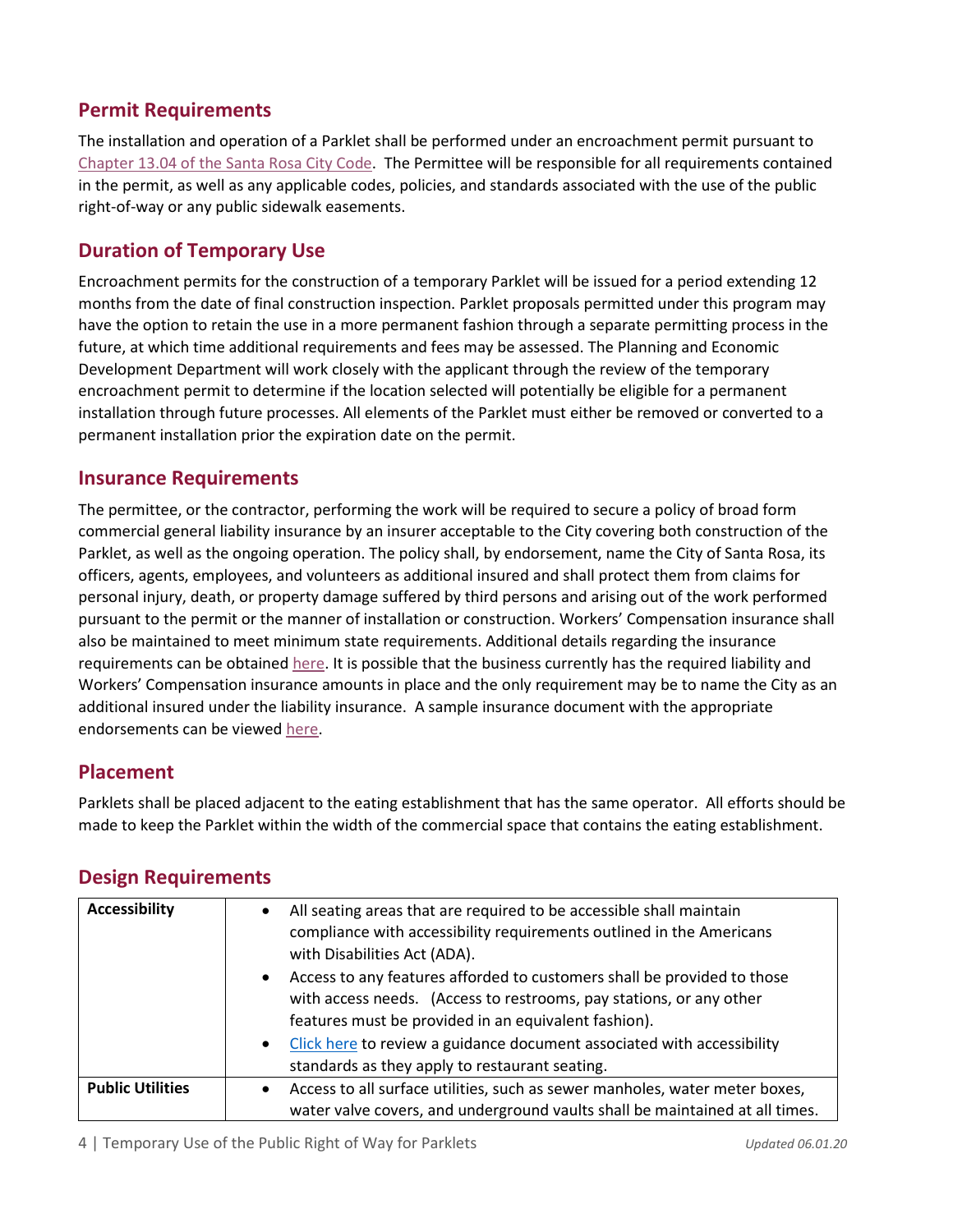<span id="page-4-0"></span>

|             | Any proposed improvements shall maintain a 5' separation from all surface          |
|-------------|------------------------------------------------------------------------------------|
|             | utilities, covers, and structures. The City may need to access surface utilities   |
|             | for routine and emergency operations and maintenance activities. In the            |
|             | event the City needs to access infrastructure, the applicant will assure           |
|             | immediate access. The City will not be responsible for any impacts to the          |
|             | applicant's ability to provide service during these activities.                    |
|             | Attempts should be made to maintain a 5' separation from placement of<br>٠         |
|             | Parklet features over any underground utilities, such as water and sewer           |
|             | mains. The excavation of underground utilities may be needed to                    |
|             | maintain infrastructure, address emergency situations, or to support               |
|             | routine replacement programs. The permittee must accept the                        |
|             | responsibility of relocating any portions of the seating area that may             |
|             | impede operations, maintenance, or construction activities within the              |
|             | public right-of-way. Under an emergency, the applicant may be provided             |
|             | with little or no notice to remove any items prior to the commencement             |
|             |                                                                                    |
|             | of emergency construction processes. The City will not accept                      |
|             | responsibility for the damage or replacement of any items that City staff          |
|             | are required to remove from the public right-of-way to accomplish                  |
|             | necessary maintenance, repair, or reconstruction activities. The City will         |
|             | not be responsible for any impacts to the permittee's ability to provide           |
|             | service during these activities.                                                   |
| <b>Fire</b> | Seating                                                                            |
|             | Installation of any materials used as barriers or temporary                        |
|             | walls/partitions for permanent seating shall comply with flammable                 |
|             | finish requirements. Fabrics and similar materials will have flame spread          |
|             | certification.                                                                     |
|             | Lighting - Lights, heating, and generators                                         |
|             | Emergency egress lighting may be required if maximum occupancy                     |
|             | exceeds 50 persons.                                                                |
|             | Heating devices shall remain a minimum of 5' from all combustible                  |
|             | materials including the structure and sanitary sewer manholes. The use             |
|             | of propane shall require an operational permit from the Fire Department.           |
|             | The use of generators shall meet all requirements of the CFC. The power            |
|             |                                                                                    |
|             | units must remain a minimum of 5' from all combustible materials,                  |
|             | including the structure.                                                           |
|             | Fire Extinguishers, temporary tents or membrane structures, and access to          |
|             | important features                                                                 |
|             | Extinguishers with a 2A:10B:C rating must be located for every 75' of<br>$\bullet$ |
|             | travel distance. A minimum of one is required.                                     |
|             | Tents, canopies, or groupings of greater than 400 square feet in size<br>$\bullet$ |
|             | require an operational permit from the Fire Department.                            |
|             | Access shall remain for all existing fire appliances including, but not<br>٠       |
|             | limited to, hydrants, standpipes, extinguishers, alarm panels, utility shut        |
|             | offs, and alarm pull stations.                                                     |
|             | Minimum of 15' either side of a fire hydrant shall remain<br>a)                    |
|             | unobstructed between the fire hydrant and the fire apparatus                       |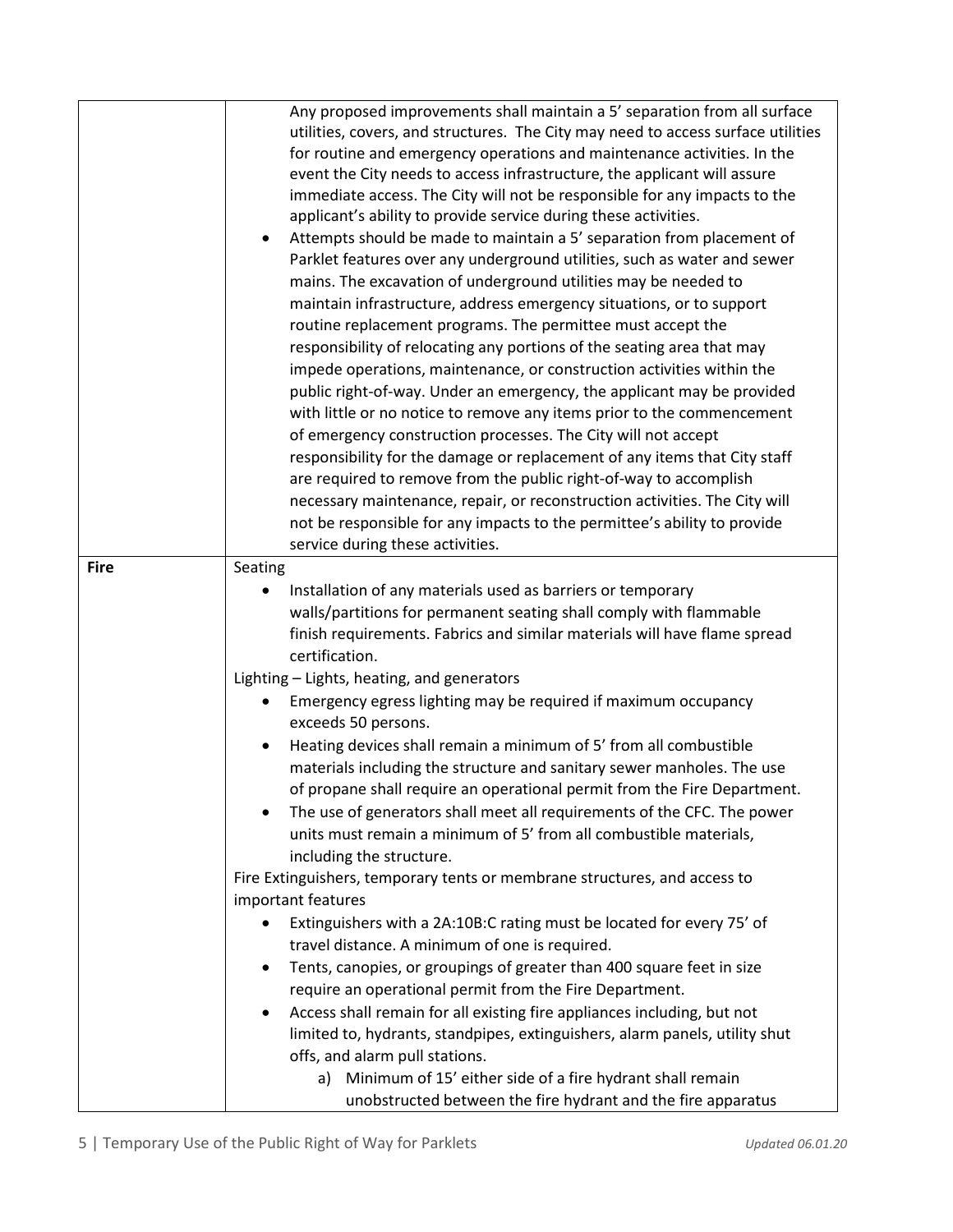<span id="page-5-3"></span><span id="page-5-2"></span><span id="page-5-1"></span><span id="page-5-0"></span>

|                     | access roadway and unobstructed 3' behind.                                              |
|---------------------|-----------------------------------------------------------------------------------------|
|                     | Fire Department Connections (FDC) for standpipe systems and<br>b)                       |
|                     | fire sprinkler systems shall be provided with a minimum 7.5'                            |
|                     | unobstructed clearance either side and in front and unobstructed                        |
|                     | 3 feet behind.                                                                          |
| <b>Traffic</b>      | Installations will only be allowed on active public streets with a speed<br>$\bullet$   |
|                     | limit of 25 miles per hour or less and with a trip volume of less than 5,000            |
|                     | vehicles per day. Current traffic counts are available here.                            |
|                     | The proposal should focus on straight street sections and avoid areas<br>$\bullet$      |
|                     | where curves exist.                                                                     |
|                     | All portions of seating areas shall maintain the following clearances:                  |
|                     | 25' from any existing public street intersections.<br>$\bullet$                         |
|                     | 20' from any existing driveway or alley connections, unless<br>$\bullet$                |
|                     | otherwise approved by the Traffic Engineer.                                             |
|                     | 1' minimum clearance from any adjacent vehicular travel lanes<br>$\bullet$              |
|                     | on installations proposed in parallel parking areas.                                    |
|                     | 2' minimum clearance from any adjacent vehicular travel lanes<br>$\bullet$              |
|                     | on installations proposed in diagonal or perpendicular parking                          |
|                     | areas.                                                                                  |
| <b>Drainage</b>     | Decking material, planter boxes, or any other improvements that rest on<br>$\bullet$    |
|                     | the street surface shall be constructed and placed in a manner that does                |
|                     | not negativity impact existing drainage patterns. Features will need to be              |
|                     | incorporated into the design that allow water to free flow off of the                   |
|                     | street surface and through any existing gutter.                                         |
| <b>Maintenance</b>  | Movable furniture (i.e. tables, chairs, umbrellas, etc.) and equipment<br>$\bullet$     |
| and                 | shall either be removed from the Parklet area and any other portion of                  |
| <b>Operations</b>   | the public right-of-way during non-business hours or secured in such a                  |
|                     | way as to allow full and continued use by the public.                                   |
|                     | The Parklet area shall be maintained in good condition, and all<br>$\bullet$            |
|                     | landscaping shall be kept in good health. Any dead or dying plants should               |
|                     | be promptly removed and replaced.                                                       |
|                     | Permittee is required to submit a maintenance plan for keeping the space                |
|                     | free of litter and graffiti.                                                            |
| <b>Construction</b> | Bolting or anchoring the Parklet into the roadway surface, gutter, or curb<br>$\bullet$ |
|                     | shall not be permitted.                                                                 |
|                     | The cross slope on the Parklet surface may not exceed 2% in any<br>$\bullet$            |
|                     | direction.                                                                              |
|                     | Parklet decking should be flush with the curb with a maximum horizontal<br>٠            |
|                     | gap of 0.5 inches. Vertical separations between 0.25 inches and 0.5                     |
|                     | inches high shall be beveled with a slope not steeper than 25%.                         |
|                     | Soft hit posts, wheel stops, and reflective elements are required on the<br>$\bullet$   |
|                     | outside corners of both sides of the Parklet.                                           |
|                     | Access panels to maintain the gutter and area underneath the Parklet<br>$\bullet$       |
|                     | shall be required.                                                                      |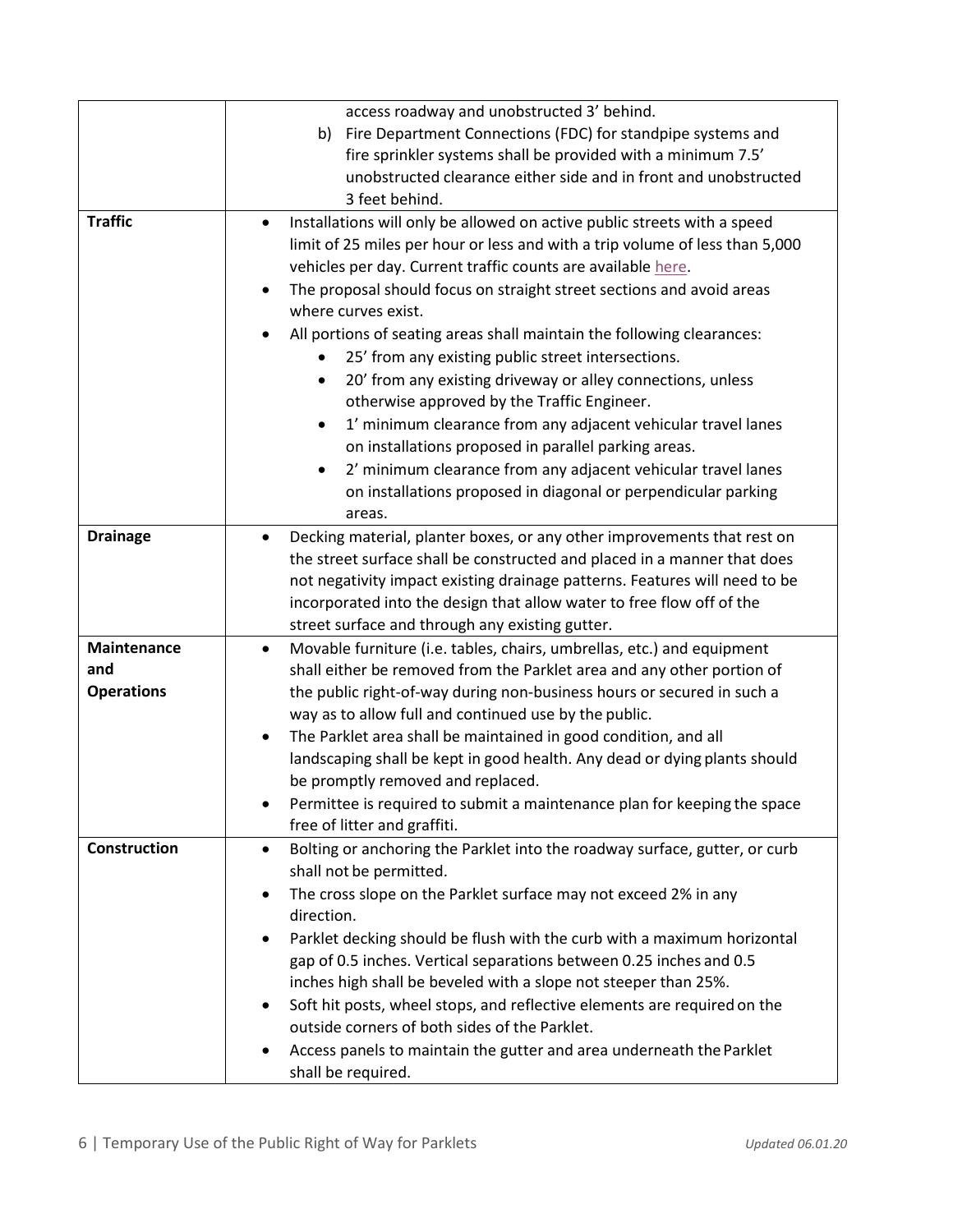# <span id="page-6-0"></span>**California Alcoholic Beverage Control (ABC)**

Applicants shall comply with all applicable ABC regulations regarding alcohol use for their establishment within the Parklet. The issuance of an encroachment permit does not constitute any ABC or Zoning approvals for alcohol use by the City. Applicants are solely responsible for securing a valid ABC license to allow/extend business operations within the encroachment area.

## <span id="page-6-1"></span>**Placement in Paid Parking Areas**

Parklets placed in any paid public parking areas will be required to pay an upfront fee to the Parking Division covering the use of the spaces. The applicant may contact the Parking Division a[t srparking@srcity.org](mailto:srparking@srcity.org) to discuss fee calculation and payments.

### <span id="page-6-2"></span>**Sewer and Water Connection Fee Agreement**

The expansion of a restaurant through the addition of seating areas typically triggers an increase in sewer and water use and results in the required payment of one-time connection fees. Additional utility fees will not apply to any temporary uses proposed under this program. Fees will be deferred to the point in which the seating area becomes permanent. The permittee shall be required to execute an agreement with the Water Department prior to issuance of the encroachment permit recognizing the deferral of the fee payment.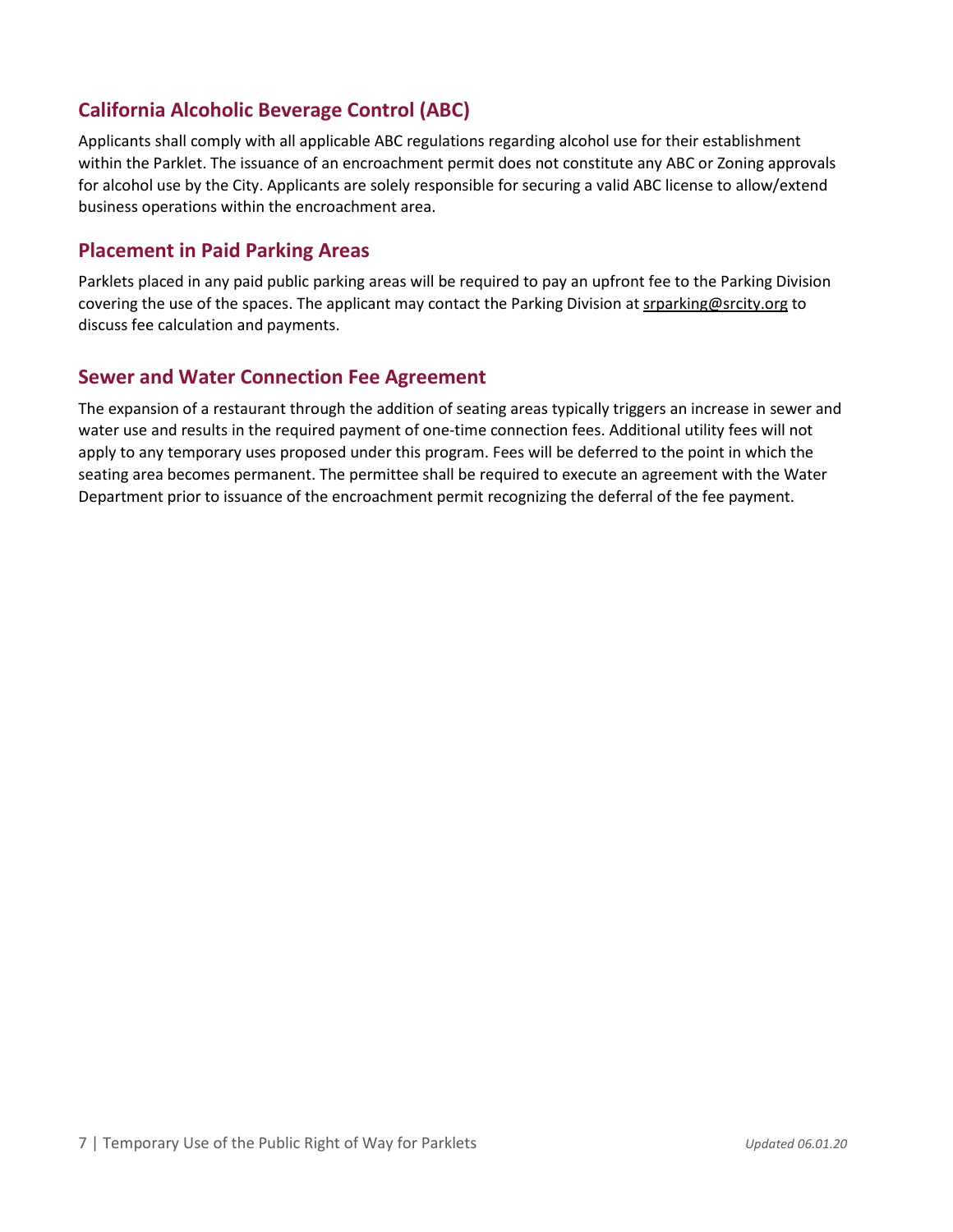## <span id="page-7-0"></span>**Application Process**

#### <span id="page-7-1"></span>**1)** Application submittal

All applications shall be submitted digitally through the City's [online encroachment permit submittal](https://app.oncamino.com/santarosa-ca/login)  [portal.](https://app.oncamino.com/santarosa-ca/login)

- <span id="page-7-2"></span>a) Application Form: All Applicants shall complete the encroachment permit application form. Applications may be denied for the following reasons:
	- $(1)$  The application is incomplete.
	- (2) Requirements listed in this document are not met.
	- (3) Any application may be denied at the discretion of the Director.
- <span id="page-7-3"></span>b) Construction Plans: The site plan, drawn to scale, shall show the following information (with as much detail as possible to aid in the City'sreview of the application):
	- 1) Show the proposed footprint of the Sidewalk or Street Seating area including dimensions (length and width).
	- 2) Show and list elements proposed within the plan including tables, chairs, planter boxes, awnings, umbrellas, fences etc.
	- 3) Show the location of existing parking meters.
	- 4) Show and label:
		- i. Approximate property lines
		- ii. Existing building(s) including doorway location(s)
		- iii. Width of business frontage
		- iv. Name and address of business
		- v. Name and address of adjacent businesses
		- vi. Sidewalk widths
		- vii. Indicate color of any painted curbs
		- viii. Street name(s)
		- ix. Dimensions of adjacent parking stalls (only needed for Street Seating)
		- x. All surface structures within 20 feet of the proposed location (e.g., fire hydrants, parking meters, poles, signs, street trees, manholes, utility covers, storm drain inlets, bike racks, streetlights, other outdoor seating areas, etc.)
		- xi. Location and dimensions associated with any existing or proposed accessible seating.
		- xii. Any barrier indicators for items protruding into the path of travel (see accessibility guidance document)
		- xiii. Construction details
- <span id="page-7-4"></span>c) Maintenance Plan: Submit a narrative describing maintenance activities intended to keep the seating area clean and inviting for the community. The plan should address maintenance, cleaning procedures, landscaping maintenance (if applicable), as well as graffiti abatement and pest control.
- <span id="page-7-5"></span>d) Statement of Purpose: Provide a statement of purpose describing in detail how the Parklet will be used and hours of operation (particularly the hours that the Parklet will be occupied).